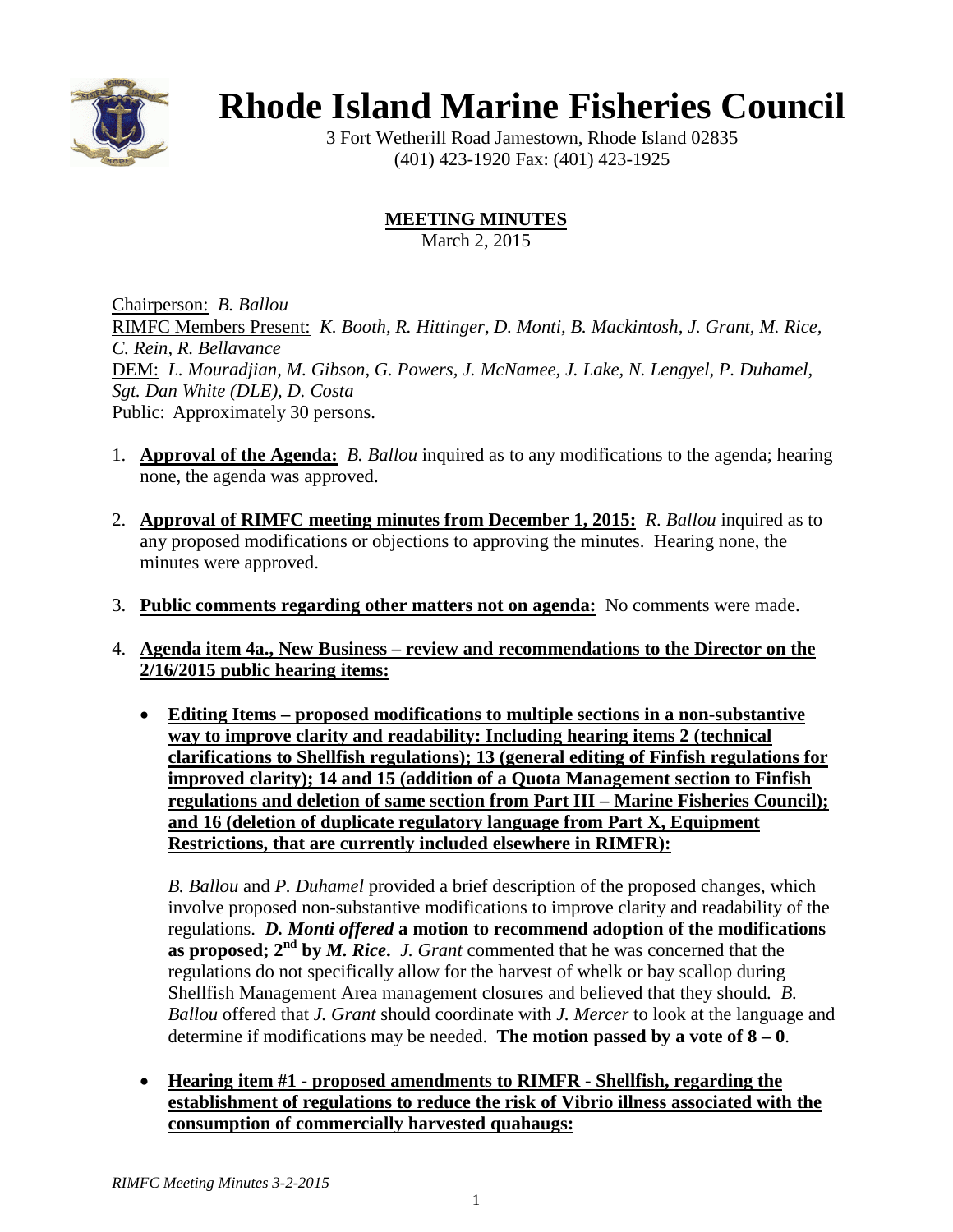*M. Gibson* offered support for the proposal; that it was a multi-agency effort to protect public health risks associated with Vibrio and also to protect industry. *B. Macintosh*  commented that he was concerned for impacts to small commercial boats. *J. McNamee*  offered that the requirements are mandated from the federal government (FDA). *J. Grant*  offered that these requirements are necessary to maintain compliance with ISSC and therefore be allowed to ship harvested shellfish out of state. He offered that because Massachusetts and Connecticut have had numerous outbreaks, it affects RI. He offered that the requirements would get more restrictive should additional outbreaks occur in RI, and the regulations are meant to reduce this risk. *D. Monti* **offered a motion to recommend** adoption of the modifications as proposed;  $2<sup>nd</sup>$  by *C. Rein*. The motion **passed by a vote of**  $8 - 0$ **.** 

#### • **Hearing item #3 – Proposed amendments to Part XV - Lobsters, Other Crustaceans, and Horseshoe Crabs regarding removal of escape vent placement requirement:**

*S. Olszewski* offered that the proposal originated with industry and that it is most likely a holdover regulation from when wooden traps were in use. He offered that there is no compliance issue with the ASMFC by removing this requirement, that it is not addressed in the FMP and Massachusetts currently does have such a requirement. *M. Gibson*  offered support for the proposal; that it was also necessary to support the Jonah Crab fishery for which lobster traps are typically used. *J. Grant* **offered a motion to recommend adoption of the modification as proposed; 2nd by** *C. Rein***. The motion passed by a vote of**  $8 - 0$ **.** 

# • **Hearing item #4 - recreational Summer flounder:**

*M. Gibson* offered that the while both options are acceptable, there was a recommendation from ASMFC to reduce harvest. *R. Hittinger* **offered a motion to recommend adoption of option 1, status quo; 2nd by** *R. Bellavance*. *K. Booth* inquired as to the potential ramifications if over-harvest continues to occur. *J. McNamee* offered that it was unclear if the high catch rates in 2014 were an anomaly or will continue to be high, or that the MRIP data is inherent variability. *R. Hittinger* offered that he was against any option that would increase size, as this would increase harvest of spawning fish. He offered that changing the season is pointless as fish wouldn't be caught during the closed season. *D. Monti* offered that it appeared that ASMFC was looking for a "gesture" to for the appearance of attempting to reduce harvest. *B. Ballou* emphasized that there was no ASMFC requirement at this time to reduce harvest. *R. Bellavance* offered that he was in favor of seeing another year of MRIP data before making any changes. *G. Allen* offered support for status quo in favor of reviewing another year of MRIP data. **The motion passed 8 – 0**.

# • **Hearing item #5 – Recreational Tautog:**

*P. Duhamel* offered that comments were evenly split between status quo and a change from the April 15 to an April 1 opening date. *M. Gibson* offered support for the noticed option of status quo while awaiting further information from ASMFC. *K. Booth* inquired as to the implications for opening earlier, to which *M. Gibson* replied that there would be no biological impact, but that notification to the ASMFC was necessary prior to adopting any such change. *D. Monti* **offered a motion to recommend adoption of status quo,**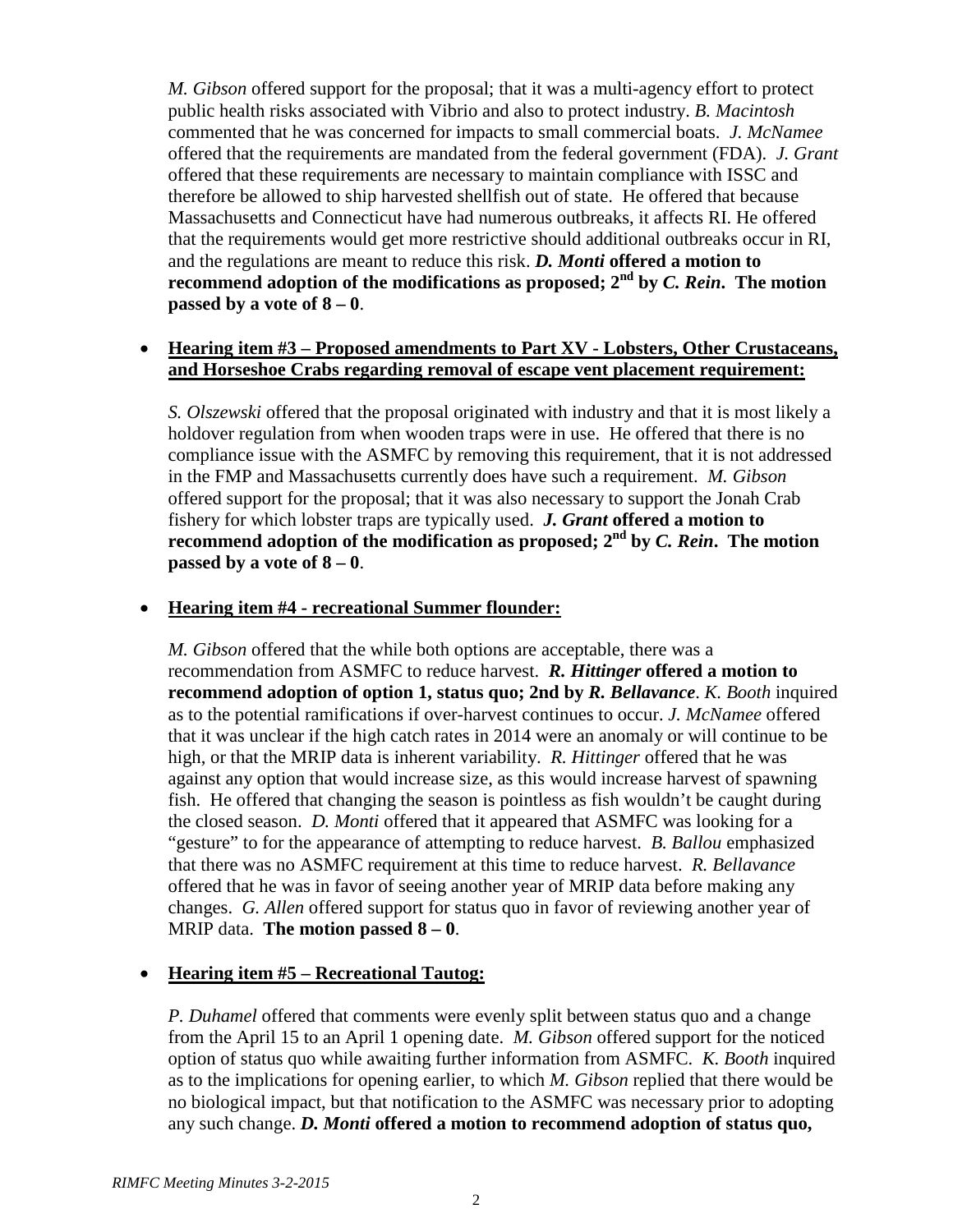**modifying to change the opening date from April 15 to April 1; 2nd by** *R. Hittinger*. *J. McNamee* offered that while a change to the season presented no biological impact, it could complicate management decisions for the following year*. B. Macintosh* offered that the fishery was in trouble and that alternate management was needed as soon as possible. *Barker* offered concern that changing the opening date could pose problems for next year's management decisions. **The motion passed 6-1 (***M. Rice* **against;** *J. Grant* **abstaining)**.

#### • **Hearing item #6 – commercial Tautog:**

*M. Gibson* offered support for status quo. *K. Booth* **offered a motion to recommend adoption of option 1, status quo; 2<sup>nd</sup> by** *B. Macintosh.* **Discussion took place regarding** the possibility of an earlier opening date. **The motion passed**  $8 - 0$ .

#### **Hearing item #7 – recreational Scup:**

*M. Gibson* offered support for status quo. *R. Bellavance* **offered a motion to recommend adoption of option 1, status quo; 2nd by** *M. Rice.* **The motion passed 8 – 0**.

#### • **Hearing item #8 - Recreational Black sea bass:**

*J. McNamee* provided a brief overview of the quota setting process and that a 33% reduction was needed for this fishery. *M. Gibson* offered that each of the options presented provided compliance; there was no Division preference. Discussion ensued regarding possible variations of the management options. *R. Bellavance* **offered a motion to recommend adoption of the following: min. size 14"; 1 fish from 7/2 – 8/31;** and 7 fish from  $9/1 - 12/31$ ;  $2^{nd}$  by *J. Grant.* The motion passed  $8 - 0$ .

#### • **Hearing Item #9 – Spiny dogfish:**

*M. Gibson* offered support for the proposal as ASMFC compliant. *J. Grant* **offered a motion to recommend adoption of the proposal, 2nd by** *D. Monti*. **The motion passed 8 – 0.**

#### • **Hearing Item #10 – recreational Striped bass:**

*P. Duhamel* offered a summary of the public comments received. *M. Gibson* offered Division support either option proposed, but that option 1, status quo, was a more conservative approach. A great deal of discussion ensued regarding the reductions needed and ways by which to achieve the reduction. *R. Hittinger* offered that the most conservative approach is warranted to obtain the reductions necessary and to rebuild spawning stock biomass, and therefore was in support of option 1. *R. Bellavance*  **offered a motion to recommend adoption of option 2; 2nd by** *W. Macintosh*. *R. Hittinger* inquired as to the impact to statistical data when having different regulations for the two modes, to which *J. McNamee* concurred. *M. Rice* **offered an** *amended motion* **to recommend adoption of option 2,** *modified such that the P/C captain and mate not be permitted to take a recreational possession limit while in P/C mode***; 2nd by** *D. Monti***.** *R. Bellavance* offered that the fish taken by captain and mate are negligible and does not represent any real reduction. He then inquired if it was legal that a captain and mate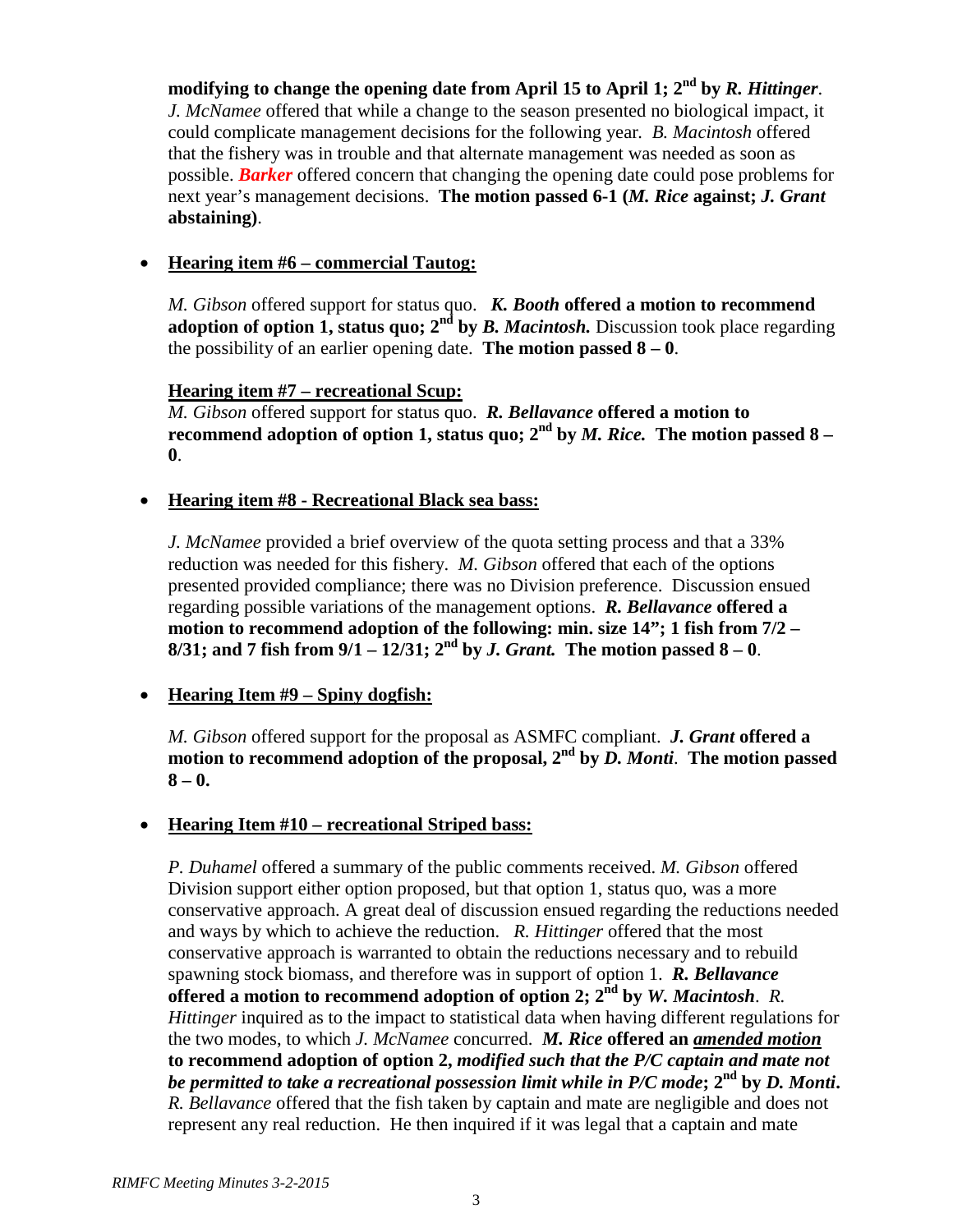could not take a recreational possession limit while chartering, to which *G. Powers* replied that he thought it was legal, in that they were engaging in a commercial activity. **The** *amended motion* **failed 3 – 5 (***M. Rice, R. Hittinger, and D. Monti* **in support;** *R. Bellavance, B. Macintosh, J. Grant, and C. Rein* **opposed;** *K. Booth* **abstaining)**. *D. Monti* offered that he believed that the P/C industry should be doing more to help rebuild the stocks, specifically be giving up the fish for captain and mate, to which *R. Bellavance* replied that the increase in size from 28" to 32" was very much a significant step towards achieving this reduction, to which *R. Hittinger* replied that harvesting only larger (i.e. 32") fish only results in removing a those fish that produce the most eggs. **The** *original motion (option 2 as proposed)* **passed 5 – 3 (***R. Bellavance, M. Rice, B. Macintosh, J. Grant, and C. Rein* **in support;** *R. Hittinger and D. Monti* **opposed;** *K. Booth* **abstaining)**.

# • **Hearing Item #11 – commercial Striped bass:**

*P. Duhamel* offered that comments were split between supporting option 1, status quo, and an earlier opening date in late May. *M. Gibson* offered support for status quo. *K. Booth* **offered a motion to recommend adoption of option 1; 2nd by** *M. Rice*. **The motion passed 6 – 1 (***J. Grant* **opposed;** *R. Hittinger* **had left the meeting).**

#### • **Hearing Item #12 – commercial Striped bass floating fish trap:**

*M. Gibson offered support of option 1, status quo. K. Booth* **offered a motion to recommend adoption of option 1; 2nd by** *C. Rein*. **The motion passed 7 - 0.**

# 5. **Agenda item 4b.: Presentation of RI Saltwater Recreational Fishing License Program Report.**

*J. Lake* provided a summary of the draft report and details of money expenditures and projects supported. *B Ballou* provided an overview of the statutory language and the Council's responsibility. *B. Macintosh* inquired as to the status of repairs to the Stonebridge bridge as it is a popular fishing location. *L. Mouradjian* responded that the facility is owned by RIDOT, and that there had been a plan to rehabilitate the area and then transfer ownership to the town, but has since been abandoned for lack of funding. **Dennis** offered support for the program as very beneficial to shore fishermen, and that artificial reefs and structure should be considered for locations or new or repaired piers. *M. Rice* **offered a motion to recommend that the program is doing good work and is continuing to meet its intended**  statutory purpose;  $2^{\overline{n}d}$  by *R. Bellavance and D. Monti.* The motion passed  $7 - 0$ .

#### 6. **Agenda item 4c.: Shellfish Advisory Panel reports – approval of minutes:**

*J. Grant* provided an overview of the meeting.

#### 7. **Other:**

*R. Bellavance* inquired as to discussion needed regarding the Licensing overhaul. *B. Ballou* offered that a status report will be provided at the June meeting.